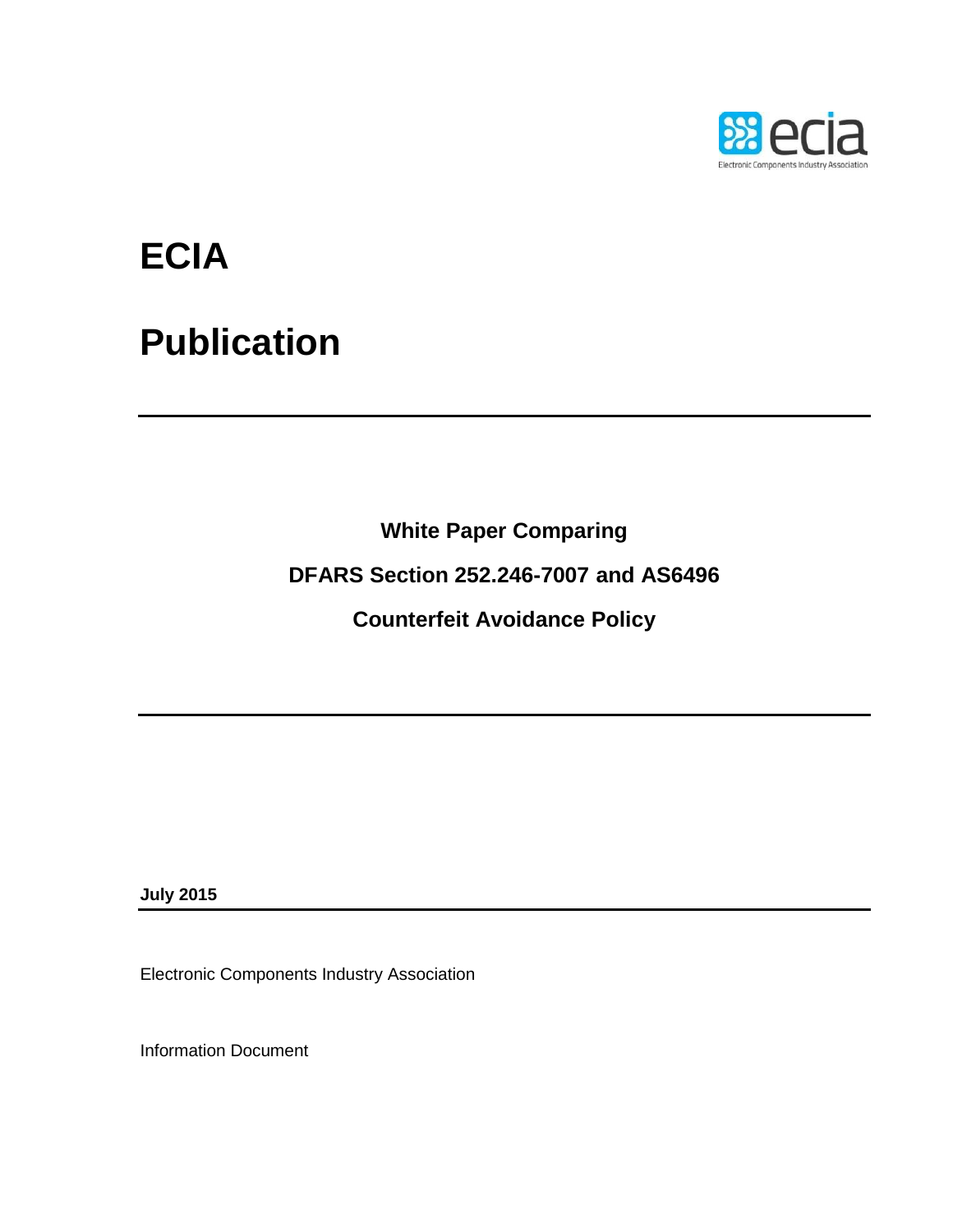

As counterfeit avoidance and detection continue to be a major part of our industry, various agencies and organizations have created programs and requirements for making sure counterfeit parts do not get into or through the supply chain.

Recently, the Defense Department released final rules to the Defense Acquisition Regulations System (DFARS). This release added section 252.246-7007 Contractor Counterfeit Electronic Part Detection and Avoidance System.

Also, SAE has released AS6496 Fraudulent/Counterfeit Electronic Parts: Avoidance, Detection, Mitigation, and Disposition - Authorized/Franchised Distribution.

These documents are similar in requirements. However, there are some gaps between the two. When implementing an anti-counterfeiting policy, requirements of both of these documents should be considered.

The Supply Chain Council of ECIA has:

- 1) Reviewed requirements called out by DFARS 252.246-7007 and AS6496
- 2) Performed gap analysis between AS6496 and DFARS
- 3) Highlighted AS6496 elements that address DFARS requirements (identifying any gaps)

# **DFARS Recap** [\(LINK TO DFARS\)](http://www.ecfr.gov/cgi-bin/text-idx?SID=e8f97d11c6c65126b84dbe40a04532f3&mc=true&node=se48.3.252_1246_67007&rgn=div8)

ECIA members should pay particular attention to the detection and avoidance requirements placed on contractors (that are subject to the Cost Accounting Standards (CAS) because DoD clearly states: "The final rule flows down the requirements to all subcontractors of prime CAS-covered contractors, **at all tiers**, without regard to whether the subcontractor itself is subject to CAS **or is a commercial item**." The rule stipulates the 12 minimum risk-based policies and procedures that contractors must have in place to detect and avoid counterfeit electronic parts.

## **SAE AS6496 Recap**

SAE Aerospace announced on August 20, 2014 the adoption of AS6496, a standard for "Fraudulent/Counterfeit Electronic Parts: Avoidance, Detection, Mitigation and Disposition – Authorized/Franchised Distribution." The standard identifies the requirements for mitigating counterfeit products in the Authorized Distribution supply chain by the Authorized/Franchised Distributor.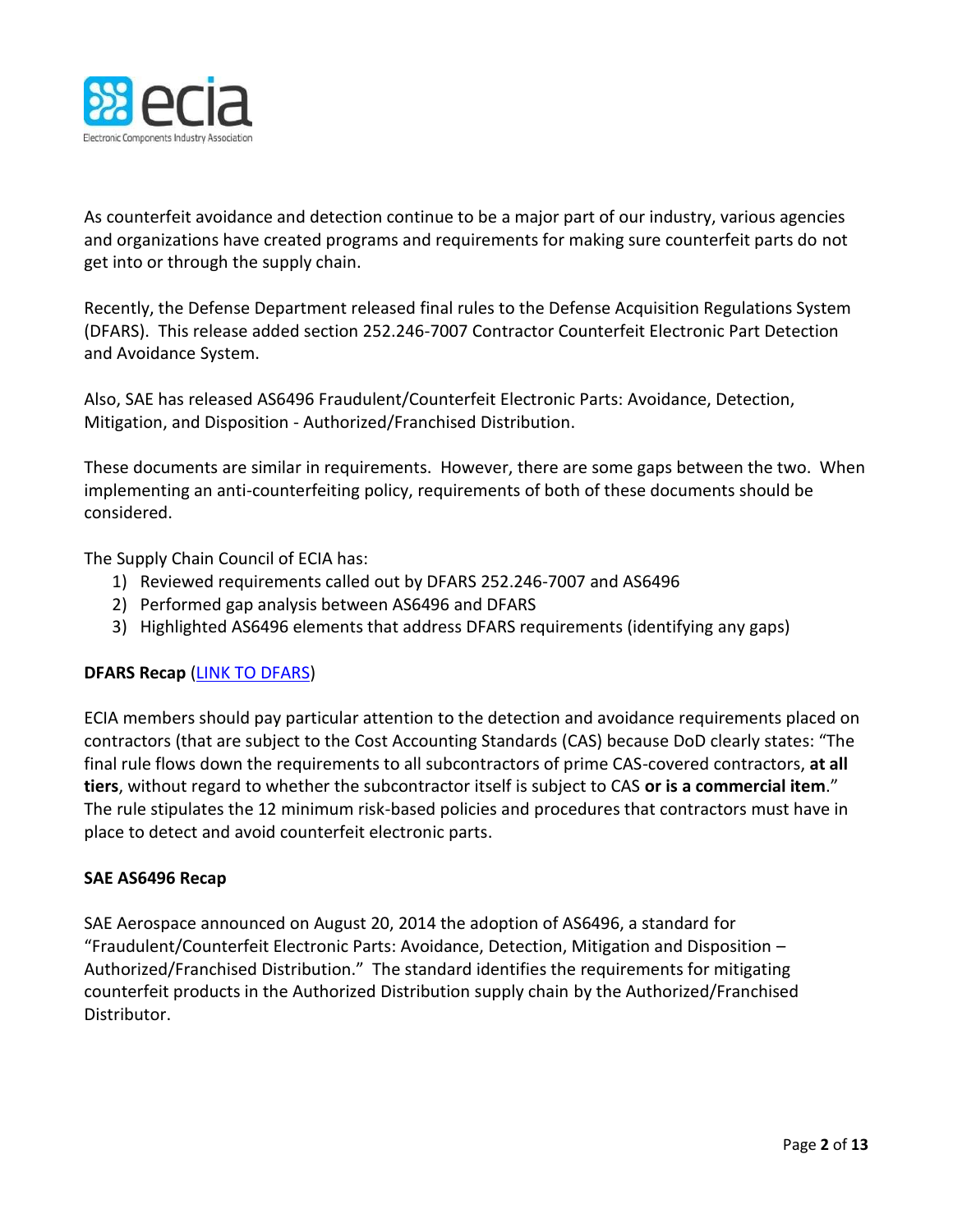

A properly implemented AS6496 program directly addresses most of the DFARS 12 elements. The chart and analysis below provides an item by item analysis for companies deciding to implement AS6496/DFARS 252.246-7007.

# **Identified Commonalities and Gaps Between DFARS and AS6496 Requirements**

| DFARS 252.246-7007                                                                                                                                                                                                                                                                                     | AS6496                                                                                                                                                                                                                     |
|--------------------------------------------------------------------------------------------------------------------------------------------------------------------------------------------------------------------------------------------------------------------------------------------------------|----------------------------------------------------------------------------------------------------------------------------------------------------------------------------------------------------------------------------|
| 1. The training of personnel.                                                                                                                                                                                                                                                                          | 3.7 Training                                                                                                                                                                                                               |
| 2. The inspection and testing of electronic parts,<br>including criteria for acceptance and rejection.                                                                                                                                                                                                 | 3.6.1.2 Return Verification                                                                                                                                                                                                |
| 3. Processes to abolish counterfeit parts proliferation.                                                                                                                                                                                                                                               | 3.6.3 Disposition of Parts Deemed Suspect,<br>Fraudulent or Counterfeit.<br>3.8 Scrap Control<br>3.8.3 proper Destruction                                                                                                  |
| 4. Processes for maintaining electronic part<br>traceability.                                                                                                                                                                                                                                          | 3.5 Traceability, Record Retention and<br>Retrievability<br>3.5.3 Commercial and Industrial Part<br>Documentation<br>3.5.4 Provision of Traceability<br>3.9 Inventory Control Plan                                         |
| 5. Use of suppliers that are the original manufacturer,<br>sources with express written authority of the original<br>manufacturer or currently design activity, including an<br>authorized aftermarket manufacturer or supplier that<br>obtain parts exclusively from one or more of these<br>sources. | 3.3.1 Disclosure of Non-authorization<br>3.3.3 Distribution Agreements<br>3.4 Register of Suppliers<br>3.4.1 Purchase Restriction<br>3.4.2 Purchasing Preference<br>3.4.3 Purchases Outside of a Distribution<br>Agreement |
| 6. The reporting and quarantining of counterfeit<br>electronic parts and suspect counterfeit electronic<br>parts.                                                                                                                                                                                      | 3.6 Control of Suspect, Fraudulent and<br><b>Confirmed Counterfeit Parts</b><br>3.6.3 c. Confirmed Counterfeit Parts shall<br>not be returned to the Customer<br>3.6.4 Re-stocking Prohibition<br>3.10 Reporting           |
| 7. Methodologies to identify suspect counterfeit<br>electronic parts and to rapidly determine if a suspect<br>counterfeit electronic part is, in fact, counterfeit.                                                                                                                                    | 3.6.1.2 Return Verification<br>3.6.2 Supplier Shipments<br>3.6.3.(b) Disposition of Parts Deemed<br>Suspect, Fraudulent or Counterfeit                                                                                     |

Table A: a Comparative Assessment of the DFARS and SAE AS6496 Requirements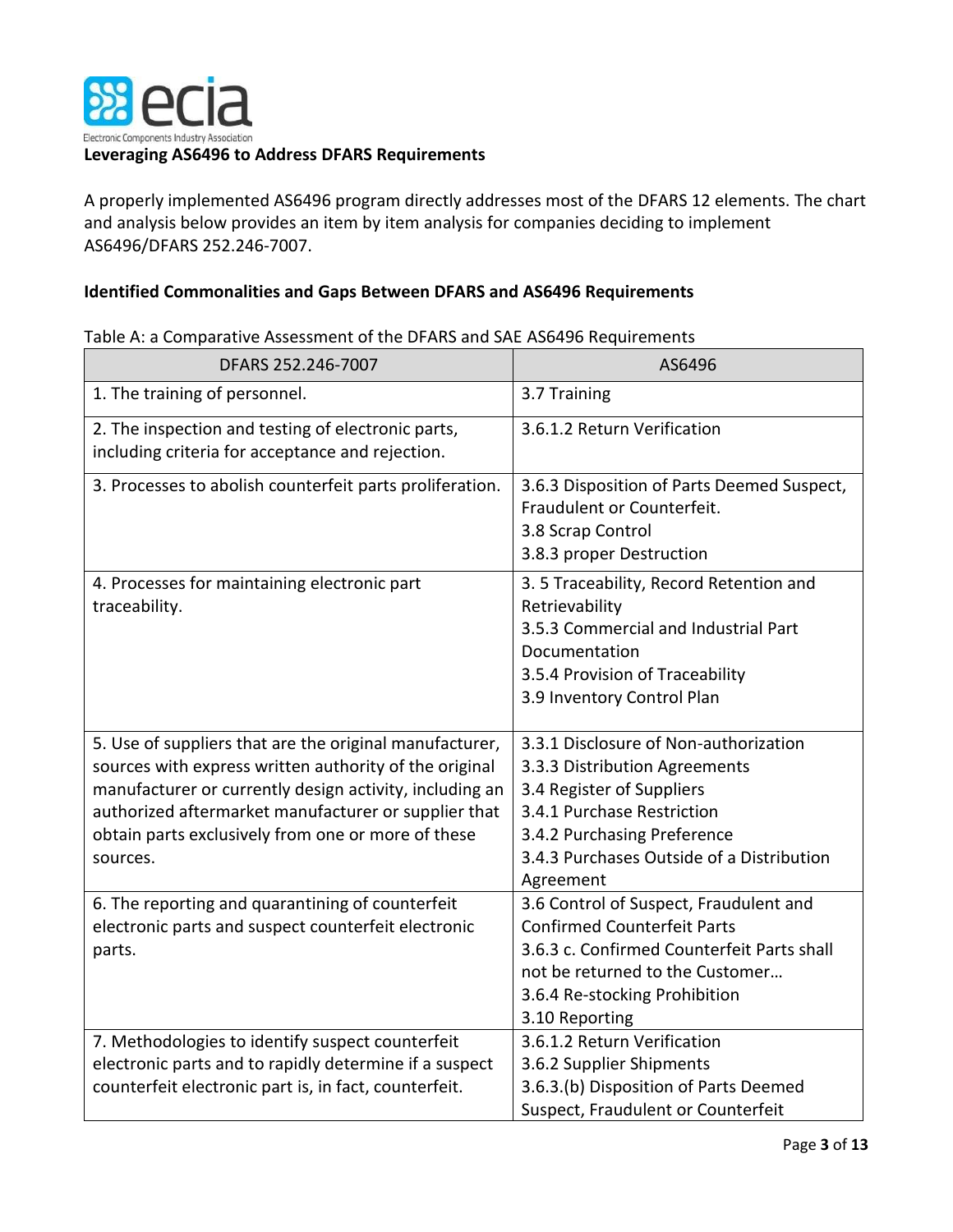

| 8. Design, operation, and maintenance of systems to<br>detect and avoid counterfeit electronic parts and<br>suspect counterfeit electronic parts.       | 3.2 Counterfeit Electronic Parts Control<br>Plan                                                 |
|---------------------------------------------------------------------------------------------------------------------------------------------------------|--------------------------------------------------------------------------------------------------|
| 9. Flow down of counterfeit detection and avoidance<br>requirements.                                                                                    | 3.4.4 Counterfeit Electronic Part Control<br>Plan Requirement.                                   |
| 10. Process for keeping continually informed of<br>current counterfeiting information and trends.                                                       | Gap – Not specifically addressed in<br>standard. This will need to be written into<br>your plan. |
| 11. Process for screening the Government-Industry<br>Data Exchange Program (GIDEP) reports and other<br>credible sources of counterfeiting information. | Gap – Not specifically addressed in<br>standard. This will need to be written into<br>your plan. |
| 12. Control of obsolete electronic parts.                                                                                                               | Gap - Not specifically addressed in<br>standard. Covered in PCN/Obsolescence<br>Process.         |

# **DFARS Recap**

The rule stipulates the minimum risk-based policies and procedures that contractors must have in place to detect and avoid counterfeit electronic parts, summarized here:

- 1. The training of personnel.
- 2. The inspection and testing of electronic parts, including criteria for acceptance and rejection.
- 3. Processes to abolish counterfeit parts proliferation.
- 4. Processes for maintaining electronic part traceability.
- 5. Use of suppliers that are the original manufacturer, sources with express written authority of the original manufacturer or currently design activity, including an authorized aftermarket manufacturer or supplier that obtain parts exclusively from one or more of these sources.
- 6. The reporting and quarantining of counterfeit electronic parts and suspect counterfeit electronic parts.
- 7. Methodologies to identify suspect counterfeit electronic parts and to rapidly determine if a suspect counterfeit electronic part is, in fact, counterfeit.
- 8. Design, operation, and maintenance of systems to detect and avoid counterfeit electronic parts and suspect counterfeit electronic parts.
- 9. Flow down of counterfeit detection and avoidance requirements.
- 10. Process for keeping continually informed of current counterfeiting information and trends.
- 11. Process for screening the Government-Industry Data Exchange Program (GIDEP) reports and other credible sources of counterfeiting information.
- 12. Control of obsolete electronic parts.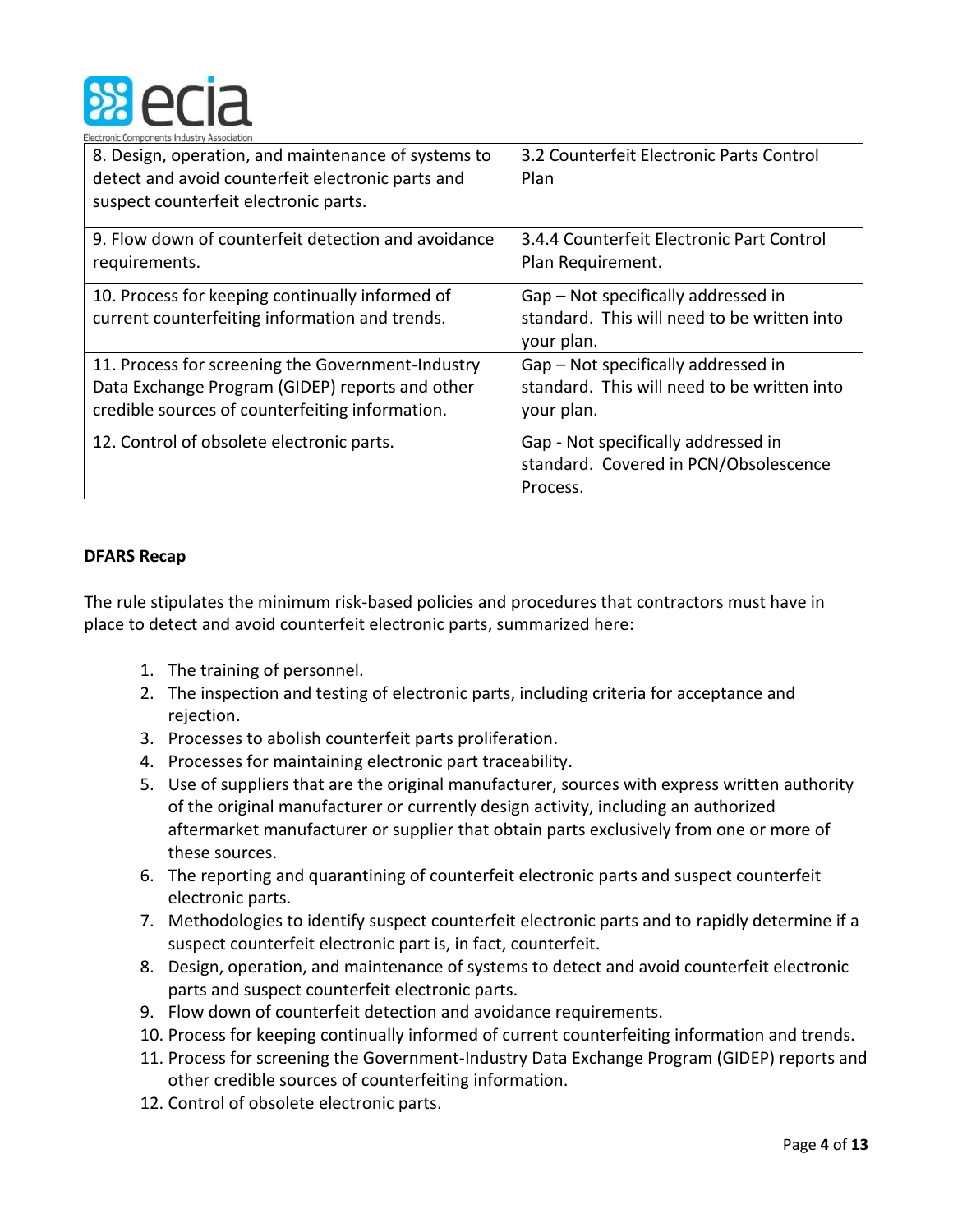

Further the DFAR includes this clause which makes it clear they intended all of the DFAR to be flowed down to contractors.

*(e) The Contractor shall include the substance of this clause, including paragraphs (a) through (e), in subcontracts, including subcontracts for commercial items, for electronic parts or assemblies containing electronic parts.*

Due to this flow-down requirement, ECIA members can expect contractors to look for these subjects to be addressed in your Counterfeit Control Plan.

# **1. Training**

## **The DFARS states:**

*(1) The training of personnel.*

## **AS6496 requires:**

## *3.7 Training*

*The Organization shall train applicable employees on counterfeit awareness including detection and mitigation as appropriate.*

AS6496 requires the organization to add the subject of counterfeit awareness including detection and mitigation to the training plans of employees needing this training. This is easily addressed in a proper implemented ISO9001/AS9100/AS9120 system.

## **2. Inspection and Testing**

## **The DFARS states:**

*(2) The inspection and testing of electronic parts, including criteria for acceptance and rejection. Tests and inspections shall be performed in accordance with accepted Government- and industry-recognized techniques. Selection of tests and inspections shall be based on minimizing risk to the Government. Determination of risk shall be based on the assessed probability of receiving a counterfeit electronic part; the probability that the inspection or test selected will detect a counterfeit electronic part; and the potential negative consequences of a counterfeit electronic part being installed (e.g., human safety, mission success) where such consequences are made known to the Contractor.*

Authorized Distributors of Commercial and Industrial parts minimize the amount of handling of incoming parts from manufacturers, and provide the customer the parts as the manufacturer has sent them. Suppliers to Authorized Distributors are normally dock-to-stock and are inspected for count, kind, and condition. The probability of receiving a counterfeit electronic part is minimal, thus, it can be justified that incoming parts from manufacturers and AS6496 Authorized Distributors are not subject to further inspection and testing. We can be confident in the authenticity of the parts.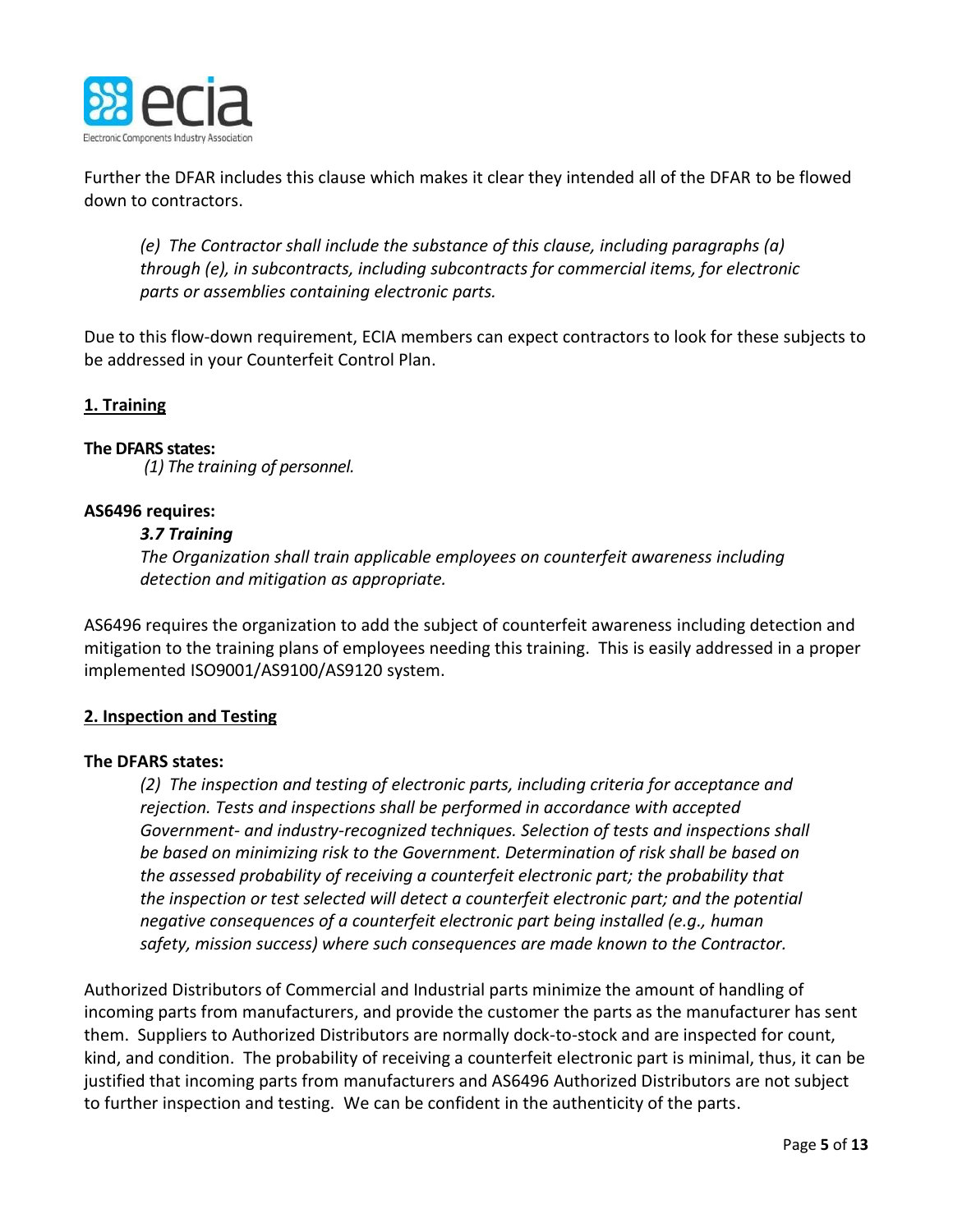

Another source of incoming parts are those that have been returned from a customer. This, of course, is the highest risk and should be a focal point for avoiding counterfeits. AS6496 addresses this with the following clauses.

#### **AS6496**

## *3.6.1.2 Return Verification*

*The Customer return process shall provide for verification that Parts returned by the Customer to the Organization were purchased directly from the Organization and not through another source.*

*a. Verification shall require validation of the returned Parts against the Organization's traceability records, including the date/lot code of Parts returned when available. If the date/lot codes do not match the shipped product, the Organization shall disposition the Parts based upon the Organization's determination of whether the Parts are Suspect.*

*b. Parts returned to an Organization from a Customer shall be inspected for any evidence of alteration, mishandling, improper packaging or repackaging. The Organization shall disposition the Parts based upon the Organization's determination of whether the Parts are Suspect.*

## **3. Abolish counterfeit parts proliferation**

## **The DFARS states:**

*(3) Processes to abolish counterfeit parts proliferation*.

## **AS6496**

## *3.6.3 Disposition of Parts Deemed Suspect, Fraudulent or Counterfeit.*

*Suspect, Fraudulent or Counterfeit Parts shall be quarantined pending disposition by the Organization in accordance with the Organization's documented policies and procedures.*

*a. Records of the dispositions shall be maintained.*

*b. Suspect Parts may be returned to the Manufacturer for analysis and disposition to confirm their status as counterfeit or not counterfeit.*

*c. Confirmed Counterfeit Parts shall not be returned to the Customer and may be retained for investigative or training purposes. The Organization shall quarantine the Parts for 5 years, or longer, if required by legal requirements.*

*d. After 5 years or when legal requirements allow, the confirmed Counterfeit Parts shall be scrapped per 3.8.*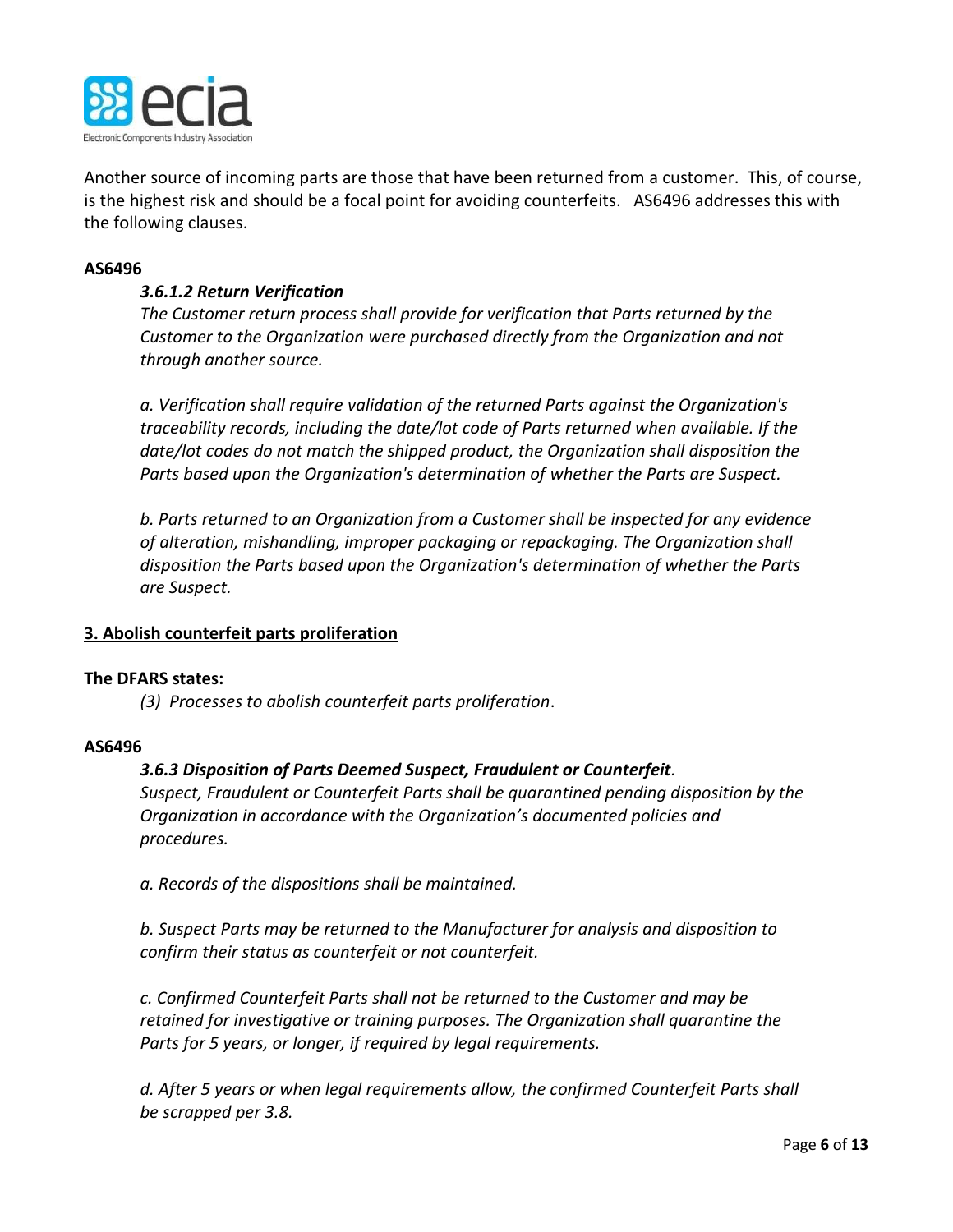

# *3.8 Scrap Control in Authorized Distribution*

*Because the source of some counterfeits is material scrapped by entities in the supply chain, the Organization shall maintain scrap control in accordance with their QMS procedures and the following requirements.*

# *3.8.3 Proper Destruction*

*Proper destruction is the mutilation of the Parts so as to render the Parts including the internal elements as physically unusable.*

When a part has been determined to be counterfeit, it is considered to be nonconforming and will be handled in accordance with 8.3 Control of Nonconforming Product in ISO9001/AS9100/AS9120. AS6496 further ensures that confirmed counterfeit parts are quarantined, retained for investigation, and scrapped when not needed for investigation.

# **4. Part traceability**

## **The DFARS states:**

*(4) Processes for maintaining electronic part traceability (e.g., item unique identification) that enable tracking of the supply chain back to the original manufacturer, whether the electronic parts are supplied as discrete electronic parts or are contained in assemblies. This traceability process shall include certification and traceability documentation developed by manufacturers in accordance with Government and industry standards; clear identification of the name and location of supply chain intermediaries from the manufacturer to the direct source of the product for the seller; and, where available, the manufacturer's batch identification for the electronic part(s), such as date codes, lot codes, or serial numbers. If IUID marking is selected as a traceability mechanism, its usage shall comply with the item marking requirements of 252.211-7003, Item Unique Identification and Valuation.* 

## **AS6496**

## *3.9 Inventory Control Plan*

*The Organization shall have a system for controlling its inventory. The inventory control system shall provide for traceability of customer returned Parts. Records shall be maintained in accordance with the Organization's retention policy.*

# *3.5 Traceability, Record Retention and Retrievability*

*The documented processes shall require the retention of records providing Supply Chain Traceability. The records shall provide traceability to the Manufacturer or the Manufacturer's Authorized Distributor, including the certificate of conformance if provided with the Parts.*

## *3.5.3 Commercial and Industrial Part Documentation*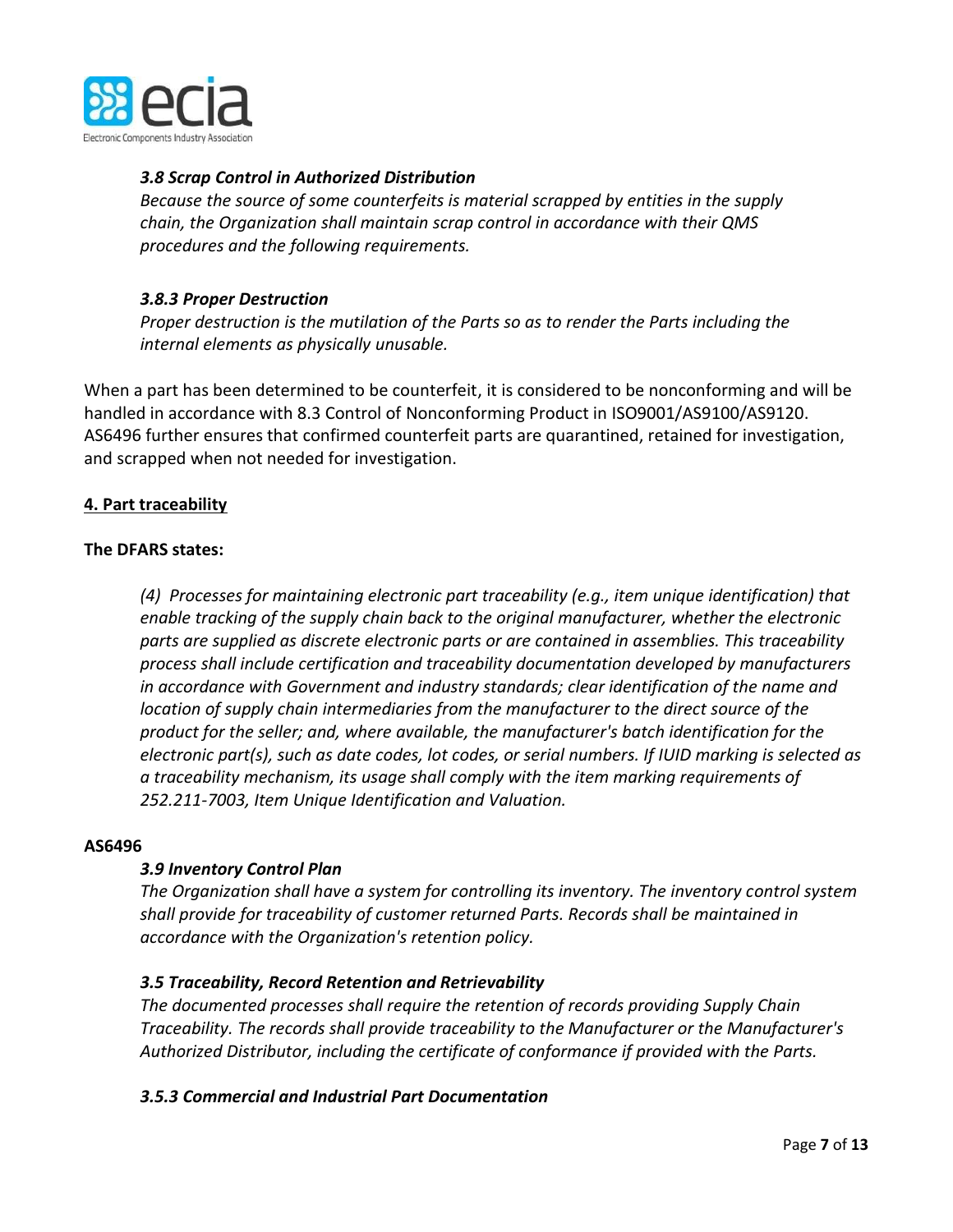

*For commercial and industrial devices, Manufacturer's documentation (certification/pack list) shall be maintained on file by the Organization for the period noted (see 3.5.5). Such documents are not required to be delivered with product.*

# *3.5.4 Provision of Traceability*

*When requested by the Customer or imposed upon the Customer due to special circumstances such as, but not limited to, Regulatory Audits or Traceability Audits, the Organization shall provide Manufacturer's certification of conformance or pack list on commercial and industrial Parts in a reasonable amount of time.*

Traceability in Authorized Distribution is obtained through an effective Quality Management System and effective Anti-Counterfeit Program compliant with AS6496. Traceability information can come in various forms which include lot codes, date codes, serial numbers, or purchasing and receiving records.

Concerning the question of whether supply chain traceability records are required with each ordered Commercial and Industrial Part (i.e. COTS), it was recently agreed by a committee of prime contractors and government agencies that this was not necessary for Authorized Distribution when performing sales with the defense industry and DoD. This confirms what was written in section 3.5.3 and 3.5.4 as AS6496's compliance with the DFAR.

# **5. Suppliers**

## **The DFARS states:**

*(5) Use of suppliers that are the original manufacturer, or sources with the express written authority of the original manufacturer or current design activity, including an authorized aftermarket manufacturer or suppliers that obtain parts exclusively from one or more of these sources. When parts are not available from any of these sources, use of suppliers that meet applicable counterfeit detection and avoidance system criteria.*

## **AS6496**

# *3.3.1 Disclosure of Non-Authorization*

*The Organization shall disclose in writing at the time of quotation if it is not authorized for the item(s) being quoted. If an authorization is terminated prior to the performance of the Customer contract, the Customer shall be notified.*

## *3.3.3 Distribution Agreements*

*The Organization shall have a Distribution Agreement with the Manufacturer they represent as an Authorized Distributor. Such agreements are considered proprietary and not subject to review by third parties unless mutually agreed upon by both the Organization and Manufacturer. Objective evidence of the existence of the current Distribution Agreement shall be made available for review*.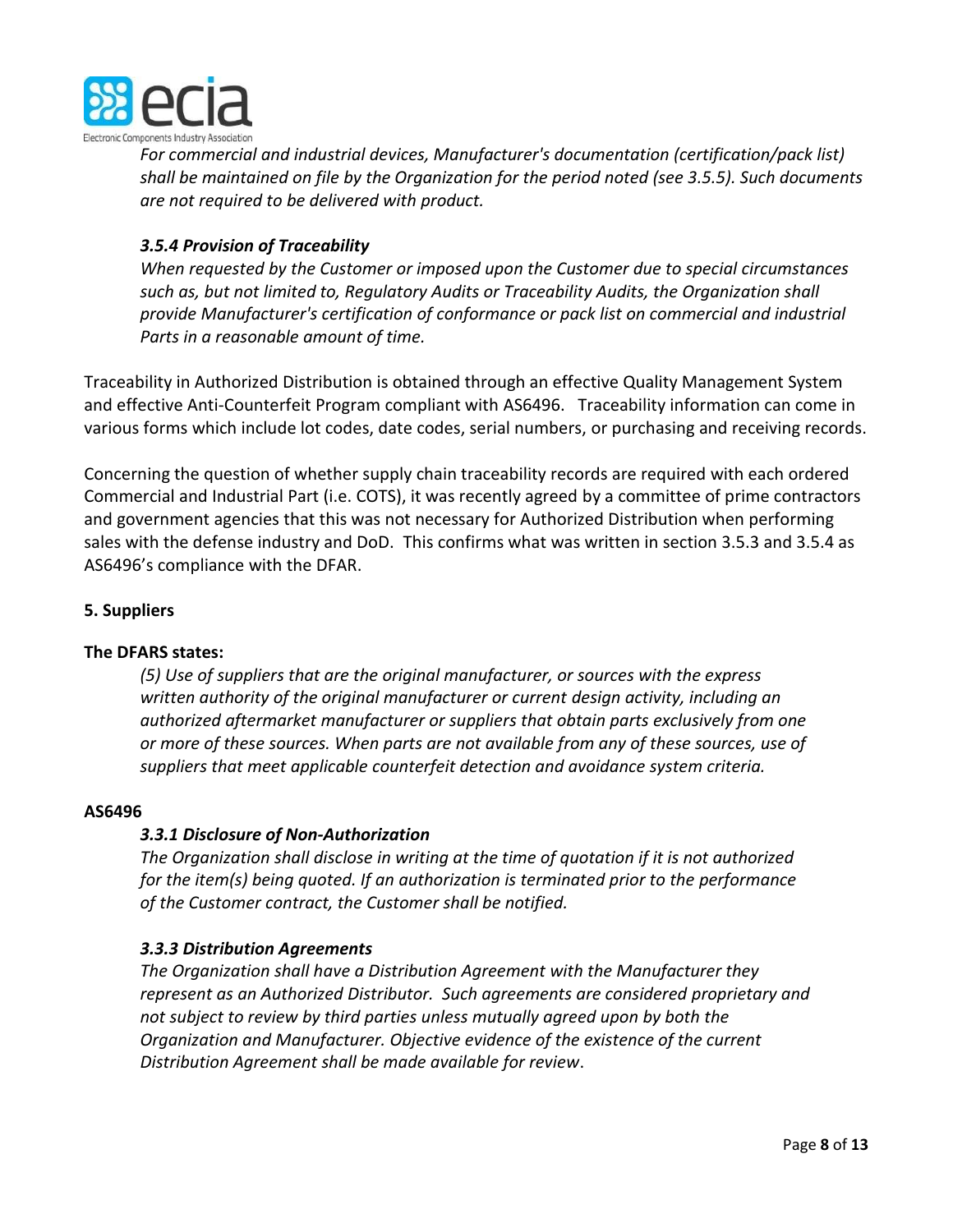

## *3.4 Register of Suppliers*

*The Organization shall maintain a register of Suppliers that includes authorization status, approval status, and the scope of the approval.*

## *3.4.1 Purchase Restriction*

*The Organization shall purchase Parts for resale only from the Manufacturer or the same Manufacturer's Authorized Distributor where the Organization is authorized. When buying from another Authorized Distributor, authorization shall be verified on the Manufacturer's website or directly with the Manufacturer. When purchasing from a Master Distributor, authorization shall be verified on the Manufacturer's website or directly with the Manufacturer.*

## *3.4.2 Purchasing Preference*

*The Organization's process shall specify a preference to purchase Parts for resale directly from the Manufacturer.*

# *3.4.3 Purchases Outside of a Distribution Agreement*

*Parts purchased which are not covered by a Distribution Agreement shall not be offered for sale to a Customer in a manner suggesting such authorization exists. In such cases, the Organization is acting as an Independent Distributor.*

This element is directly supported by AS6496. Authorized Distributors are expected to have Distribution Agreements with their manufacturers, see 3.3.3 Distribution Agreements. Clause 3.4.1 Purchase Restriction also speaks directly to the first half of the element. The last sentence is intended for unauthorized distribution and those transactions are handled with AS6081. To ensure the customer will know when these transactions will occur, clause 3.3.1 Disclosure of Non-authorization protects the customer.

## **6. Reporting**

## **The DFARS states:**

*(6) Reporting and quarantining of counterfeit electronic parts and suspect counterfeit electronic parts. Reporting is required to the Contracting Officer and to the Government-Industry Data Exchange Program (GIDEP) when the Contractor becomes aware of, or has reason to suspect that, any electronic part or end item, component, part, or assembly containing electronic parts purchased by the DoD, or purchased by a Contractor for delivery to, or on behalf of, the DoD, contains counterfeit electronic parts or suspect counterfeit electronic parts. Counterfeit electronic parts and suspect counterfeit electronic parts shall not be returned to the seller or otherwise returned to the supply chain until such time that the parts are determined to be authentic.*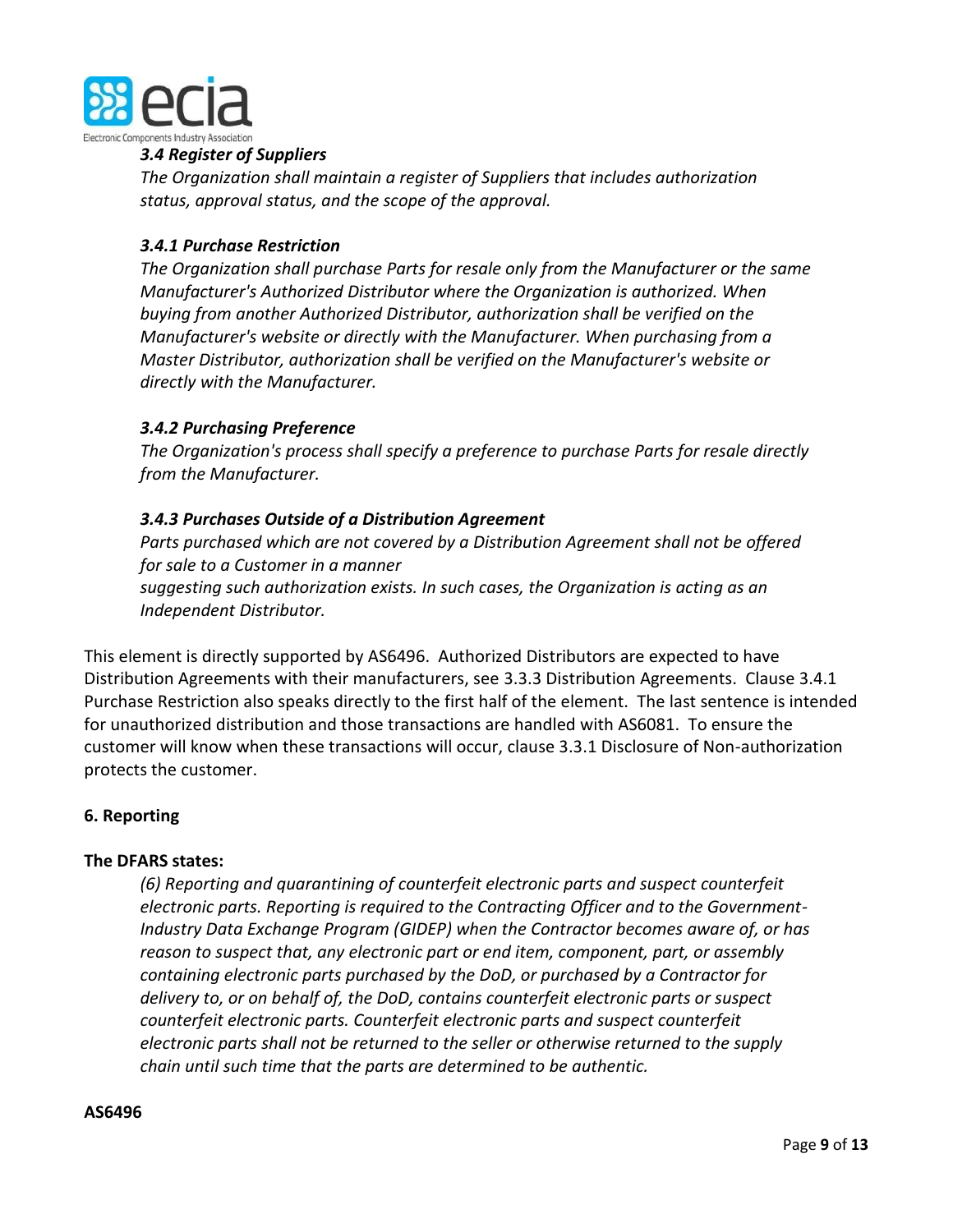

*3.6 Control of Suspect, Fraudulent and Confirmed Counterfeit Parts*

*The Organization's counterfeit electronics control plan shall include a process to evaluate and minimize the risk associated with potential counterfeit product infiltrating into their inventory.*

*3.6.3 c. Disposition of Parts Deemed Suspect, Fraudulent or Counterfeit Confirmed Counterfeit Parts shall not be returned to the Customer and may be retained for investigative or training purposes. The Organization shall quarantine the Parts for 5 years, or longer, if required by legal requirements.*

# *3.6.4 Re-stocking Prohibition*

*Suspect, Fraudulent or confirmed Counterfeit Parts shall not be reintroduced into the supply chain, restocked nor returned to the Manufacturer in a stock rotation.*

## *3.10 Reporting*

*The documented processes shall assure that all occurrences of Counterfeit Parts are reported, as appropriate, to internal organizations, affected Customers, Authority Having Jurisdiction, and government reporting organizations (e.g., GIDEP). External reporting shall include the Manufacturer's response if provided*.

Section 3.10 of AS6496 doesn't require reporting specifically to GIDEP or the Contracting Officer. Inclusion of GIDEP reporting will need to be addressed in the Counterfeit Control Plan. For our purposes, the Contracting Officer is the buyer placing the order with the distributor.

With respect to parts being returned to the supply chain, AS6496 addresses this in sections 3.6.3 c. and 3.6.4.

## **7. Identify Counterfeits**

## **The DFARS states:**

*(7) Methodologies to identify suspect counterfeit parts and to rapidly determine if a suspect counterfeit part is, in fact, counterfeit.*

## **AS6496**

## *3.6.1.2 Return Verification*

*The Customer return process shall provide for verification that Parts returned by the Customer to the Organization were purchased directly from the Organization and not through another source.*

*a. Verification shall require validation of the returned Parts against the Organization's traceability records, including the date/lot code of Parts returned when available. If the date/lot codes do not match the shipped product, the Organization shall disposition the Parts based upon the Organization's determination of whether the Parts are Suspect.*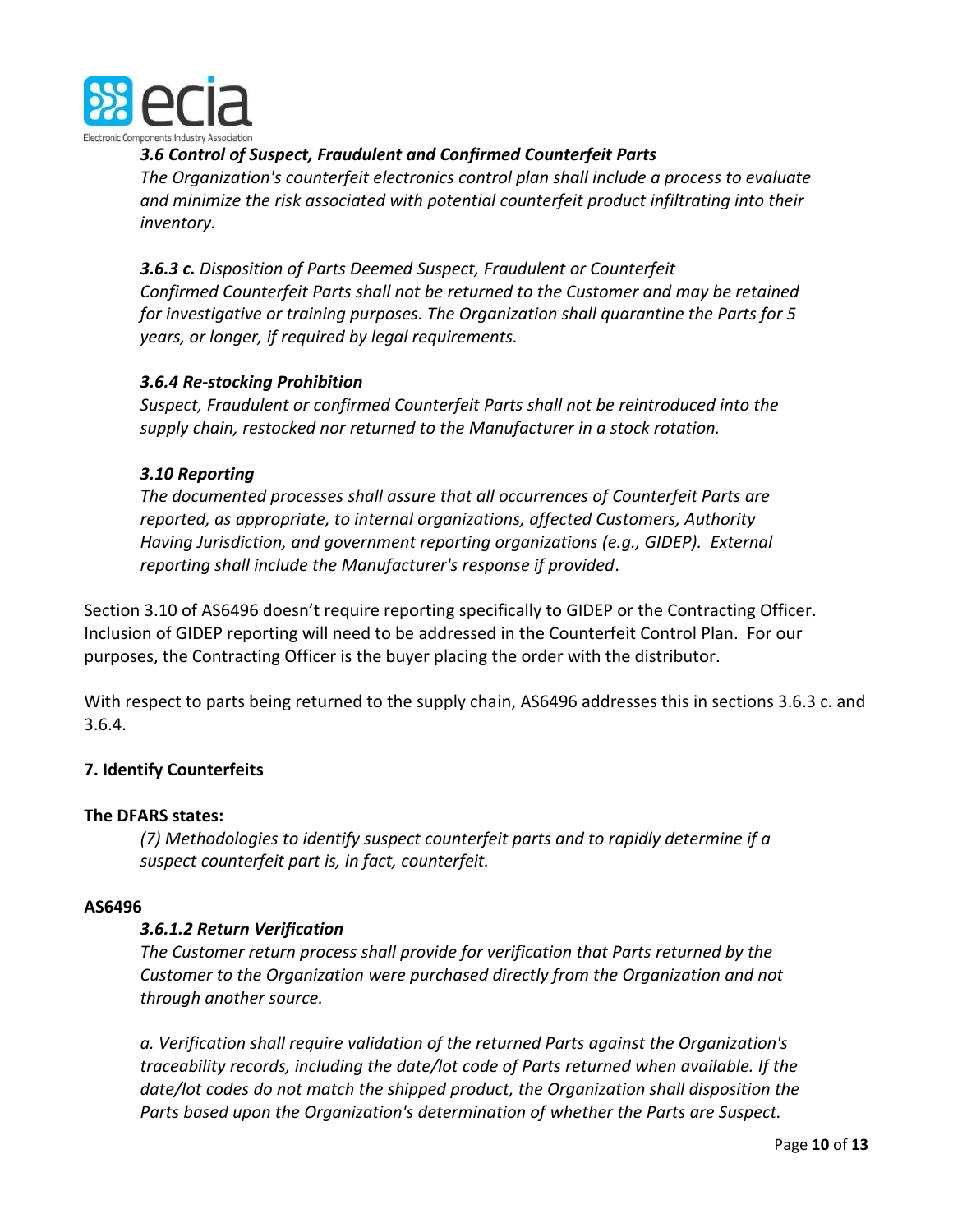

*b. Parts returned to an Organization from a Customer shall be inspected for any evidence of alteration, mishandling, improper packaging or repackaging. The Organization shall disposition the Parts based upon the Organization's determination of whether the Parts are Suspect.*

# *3.6.2 Supplier Shipments*

*When receiving Parts, the Organization shall verify that the shipment was shipped by the intended Supplier.*

# **3.6.3 Disposition of Parts Deemed Suspect, Fraudulent or Counterfeit**

b. Suspect Parts may be returned to the Manufacturer for analysis and disposition to confirm their status as counterfeit or not counterfeit.

Incoming parts from Manufacturers and Authorized Distributors are normally dock-to-stock and only inspected for count, kind and condition. Reading the DFARS as a whole it could be justified that incoming parts from Manufacturers and Authorized Distributors are very low risk and not subject to further inspection and testing. This is easily documented in your AS6496 plan.

This is the same message as in element #2. Another source of incoming parts are the parts that have been returned from a customer. This of course is your highest risk and should be a focal point for avoiding counterfeits

# **8. Detect and avoid counterfeit electronic parts**

## **The DFARS states:**

*(8) Design, operation, and maintenance of systems to detect and avoid counterfeit electronic parts and suspect counterfeit electronic parts. The Contractor may elect to use current Government- or industry-recognized standards to meet this requirement.*

## **AS6496**

# *3.2 Counterfeit Electronic Parts Control Plan*

*The Organization shall develop and implement a Counterfeit Electronic Parts Control Plan that documents its processes, used for risk mitigation, disposition, and reporting of suspected and confirmed Counterfeit Parts. The control plan shall be applied to all purchases or Customer returns of electronic Parts and shall include the minimum processes described in 3.1 through 3.11.*

An authorized distribution system compliant with AS6496 is the best system to avoid counterfeit parts. This is accomplished by implementing the plan developed from 3.2 Counterfeit Electronic Parts Control Plan.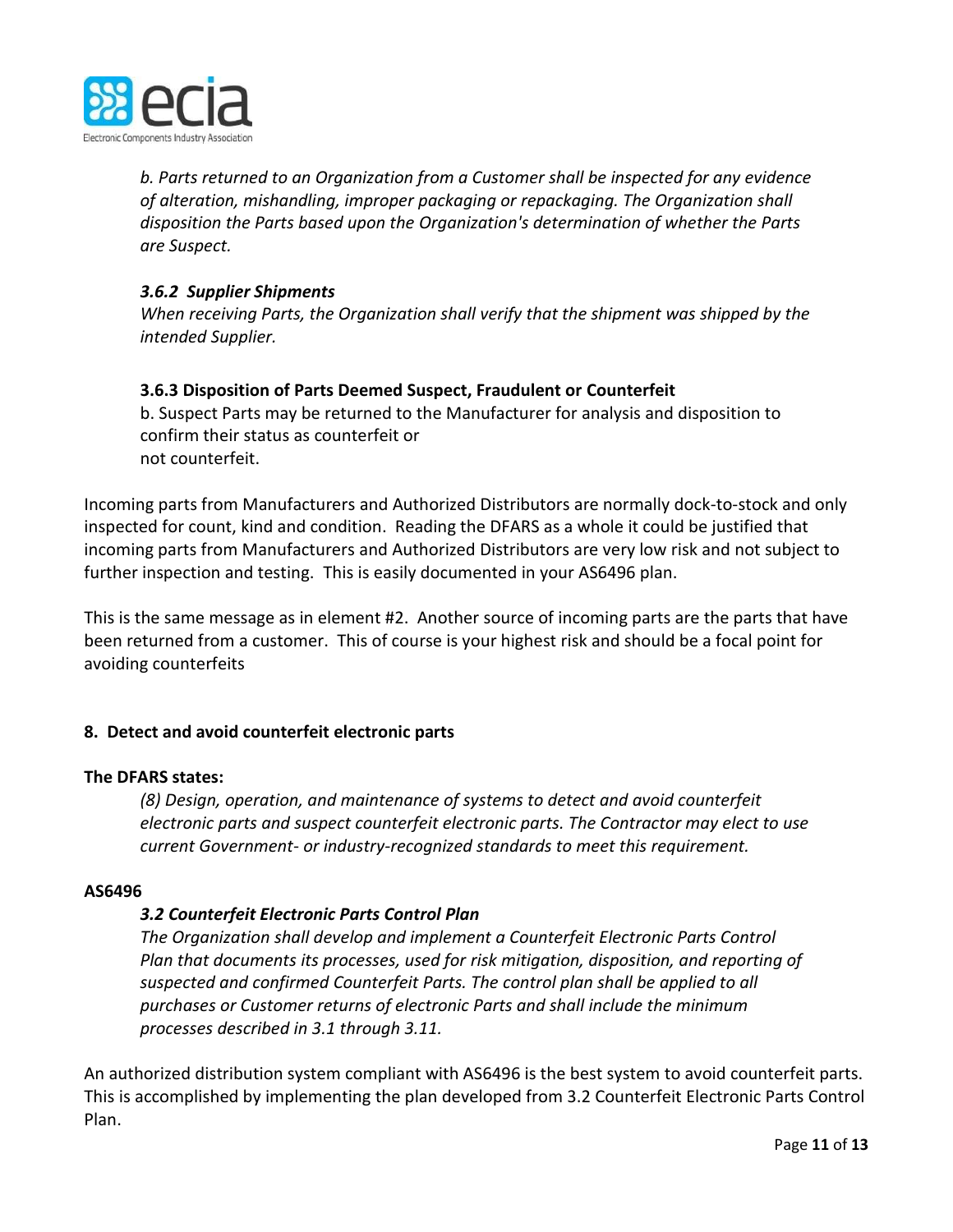

## **9. Flow Down**

## **The DFARS states:**

*(9) Flow down of counterfeit detection and avoidance requirements, including applicable system criteria provided herein, to subcontractors at all levels in the supply chain that are responsible for buying or selling electronic parts or assemblies containing electronic parts, or for performing authentication testing.*

## **AS6496**

## **3.4.4 Counterfeit Electronic Part Control Plan Requirement**

*The Organization purchasing Parts from Authorized Distributors shall confirm that these distributors have a Counterfeit Electronic Part Control Plan that adheres to this standard or has a plan compliant to AS6496 through their quality management system.*

Distributors can communicate the flow down requirements of this DFARS through a distribution agreement, purchase order, or supplier quality requirements/specifications.

## **10. Keeping Informed**

## **The DFARS states:**

*(10) Process for keeping continually informed of current counterfeiting information and trends, including detection and avoidance techniques contained in appropriate industry standards, and using such information and techniques for continuously upgrading internal processes.*

GAP: Not addressed in the AS6496 standard. Easily fixed in the implementation of a counterfeit control plan.

While this particular DFARS rule is not specifically addresses in AS6496, "the desire for contractors to keep abreast of counterfeiting information and trends to maintain supply chain integrity," can be achieved through the combined training (3.7) and reporting (3.10) activities called out in AS6496. Staying informed may include industry publications, committee participation, GIDEP reviews, seminar/webinar attendance, etc.

## **11. GIDEP**

## **The DFARS states:**

*(11) Process for screening GIDEP reports and other credible sources of counterfeiting information to avoid the purchase or use of counterfeit electronic parts.*

GAP: Not addressed in the AS6496 standard. This is easily fixed by adding such processes in the implementation of a counterfeit control plan.